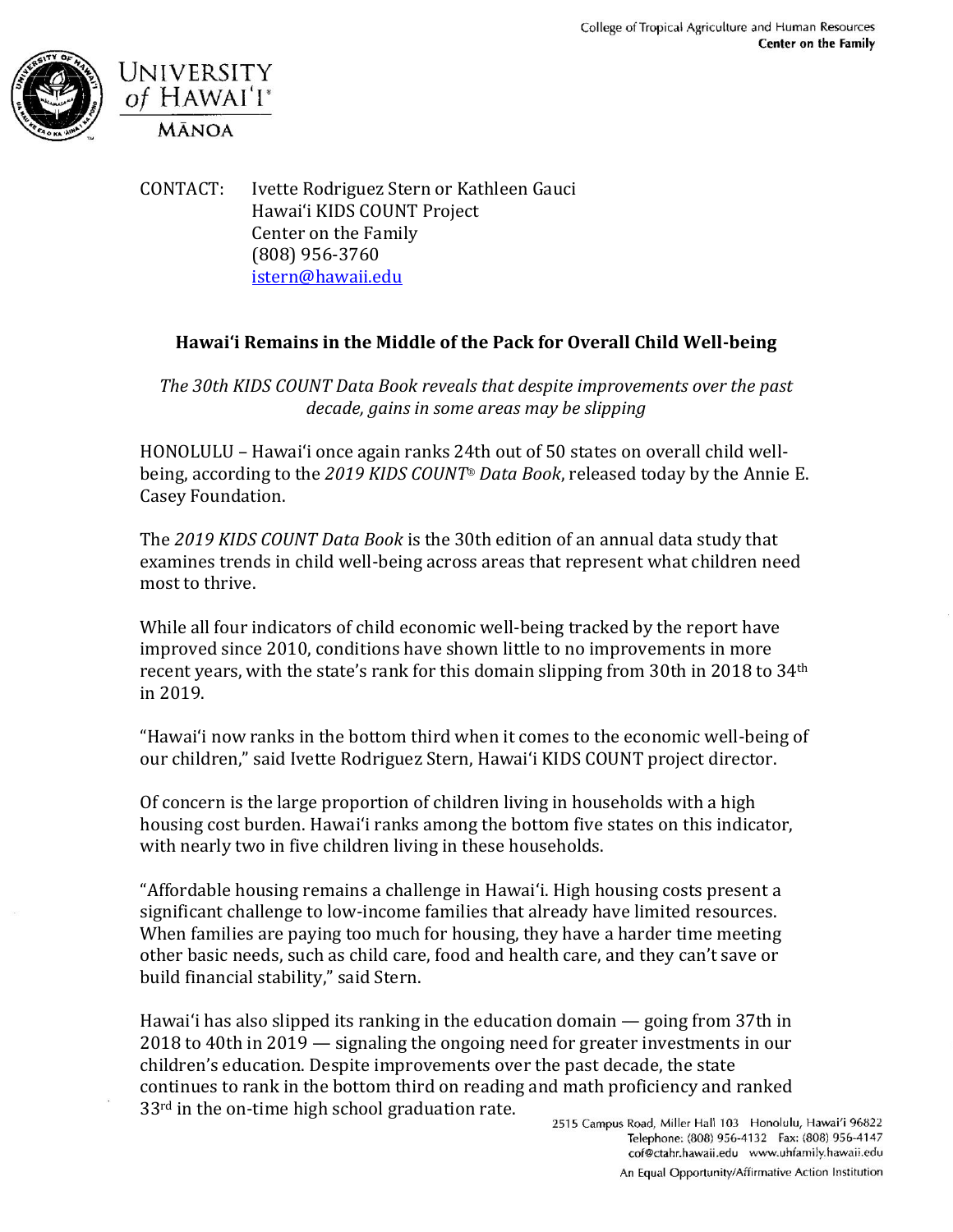"Hawai'i has been making small, positive changes to improve the education system for our keiki," said Deborah Zysman, executive director of the Hawaii Children's Action Network. "But, this data shows that it is not nearly enough. We need to think bigger. It's time for Hawai'i lawmakers to commit to sustainable funding for public education and substantially invest in quality childcare and preschool."

The annual *Data Book* uses 16 indicators to rank each state across four domains economic well-being, education, health and family and community. Findings in other domains include:

- With nearly all Hawai'i's children covered by health insurance, the state ranks among the top 10 states in the health domain. The percent of low birthweight babies, the child and teen death rate and the percent of teens who abuse alcohol or drugs have all remained relatively stable during the period examined.
- Hawai'i is similarly doing well in the family and community context, ranking 15<sup>th</sup> in this domain. With only seven percent of children living in families where the household head lacks a high school diploma, Hawai'i ranks among the top 10 states on this indicator. Following the national trend, the teen birth rate has also seen a dramatic 42 percent decline during the period examined.

The Casey Foundation calls on elected officials and representatives to provide the tools proven to help families lift themselves up economically, including a refundable state earned income tax credit and other child tax credit programs that allow working parents to keep more of what they earn.

The Casey Foundation also reminds us to ensure that the 2020 census counts all children, including those under 5 years old and those from hard-to-count areas. With roughly 39 percent of Hawai'i's young children living in hard-to-count census tracts, an undercount of young children would short-change child well-being over the next decade by putting at risk hundreds of millions of dollars of federal funding for programs that are critical to family stability and opportunity.

## **Release Information**

The *2019 KIDS COUNT*® *Data Book* will be available June 17 at 12:01 a.m. EDT at www.aecf.org. Additional information is available at www.aecf.org/databook. Journalists interested in creating maps, graphs and rankings in stories about the *Data Book* can use the *KIDS COUNT* Data Center at datacenter.kidscount.org.